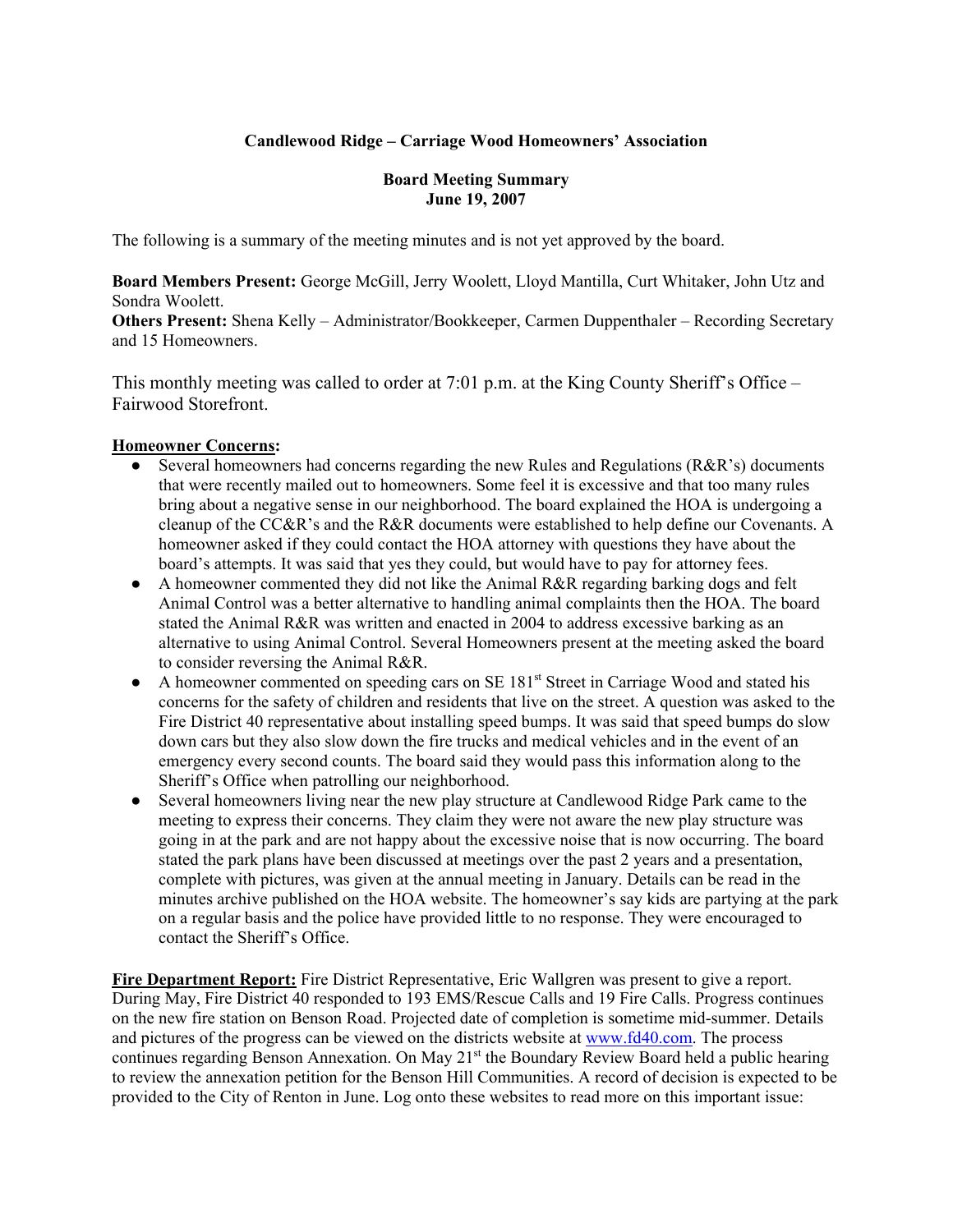#### www.metrokc.gov/annex/general.aspx www.metrokc.gov/annex/fairwood.aspx

West Nile virus is here! Residents are encouraged to protect yourself from mosquitoes by eliminating their breeding habitat. Mosquitoes prefer to lay eggs in small amounts of standing water so be sure to dump and clean objects around your yard containing water. Avoid getting bitten when mosquitoes are out by wearing long sleeve shirts and using insect repellent. The public is requested to report dead birds to Public Health so the location of dead birds can be recorded. A small number will be tested for West Nile. Call 206-205-4394 to report a dead bird.

**Police Report:** King County Sheriff's Office Volunteer, Greg Carras, reviewed the June Fairwood Community Crime Watch Newsletter. Residents can read the Sheriff's monthly newsletters in the Fairwood Flyer or on our HOA website at www.crcwhoa.org by clicking on Crime Watch Report.

The HOA board approved \$10,000 for Sheriff Patrol in this year's budget to help decrease crime and vandalism in our neighborhood. Random patrolling have began in both the CR and CW neighborhoods. A homeowner expressed concern and wanted to know when this was approved. The board stated this was discussed at length and approved at the Annual Meeting in January. A Memorandum of Understanding (MOU) between the HOA and Fairwood Branch of the King County Sheriff's Office has been established and the process was explained.

**Approval of Last Month's Minutes:** A motion was made to approve the May board meeting minutes as written. It was seconded and passed. Signing of the minutes took place by the board.

## **Old Business:**

- \*The CR/CW Neighborhood Summer Picnic is scheduled for Saturday, August 11<sup>th</sup>, 2007 from Noon to 4:00 pm at Carriage Wood Park! The CR/CW HOA will provide Jumping Toys & BBQ Hotdogs at the event. Bring your own Picnic Lunch, Blankets, Frisbees, Yard Games, Sunscreen, etc. and join your neighbors at Carriage Wood Park for an afternoon of fun.
- Two larger signs stating, "Welcome to CR/CW HOA" and "No Soliciting" have been ordered. Installation will occur once the signs are received.
- The board has done some research on having a reserves analysis done by a professional outfit. It was said a quote for \$349 was the cheapest they found. They also looked into moving the HOA savings to an Internet Bank with a higher return. It was determined the online bank does not handle homeowners associations.

### **New Business:** None.

### **Common Areas Report:**

- The county completed the wheelchair ramp work on the sidewalks of the two eastern most entrances of CW and the main entrance of CR. In the process, grass and water pipes with sprinkler heads have been removed and replaced.
- The board continues to carry on a dialogue with the county concerning repairs/replacement of the fence around the retention pond located along SE 184<sup>th</sup> St. in CW. The county removed the old wood fence but still has not decided how they will address the situation. They have sought at least one bid to replace the fence and are also estimating what it would cost to decrease the pond slopes by bringing in fill dirt. A homeowner suggested a certified letter be mailed to the county stating the HOA's concerns now that the fence has been removed and the pond is clearly a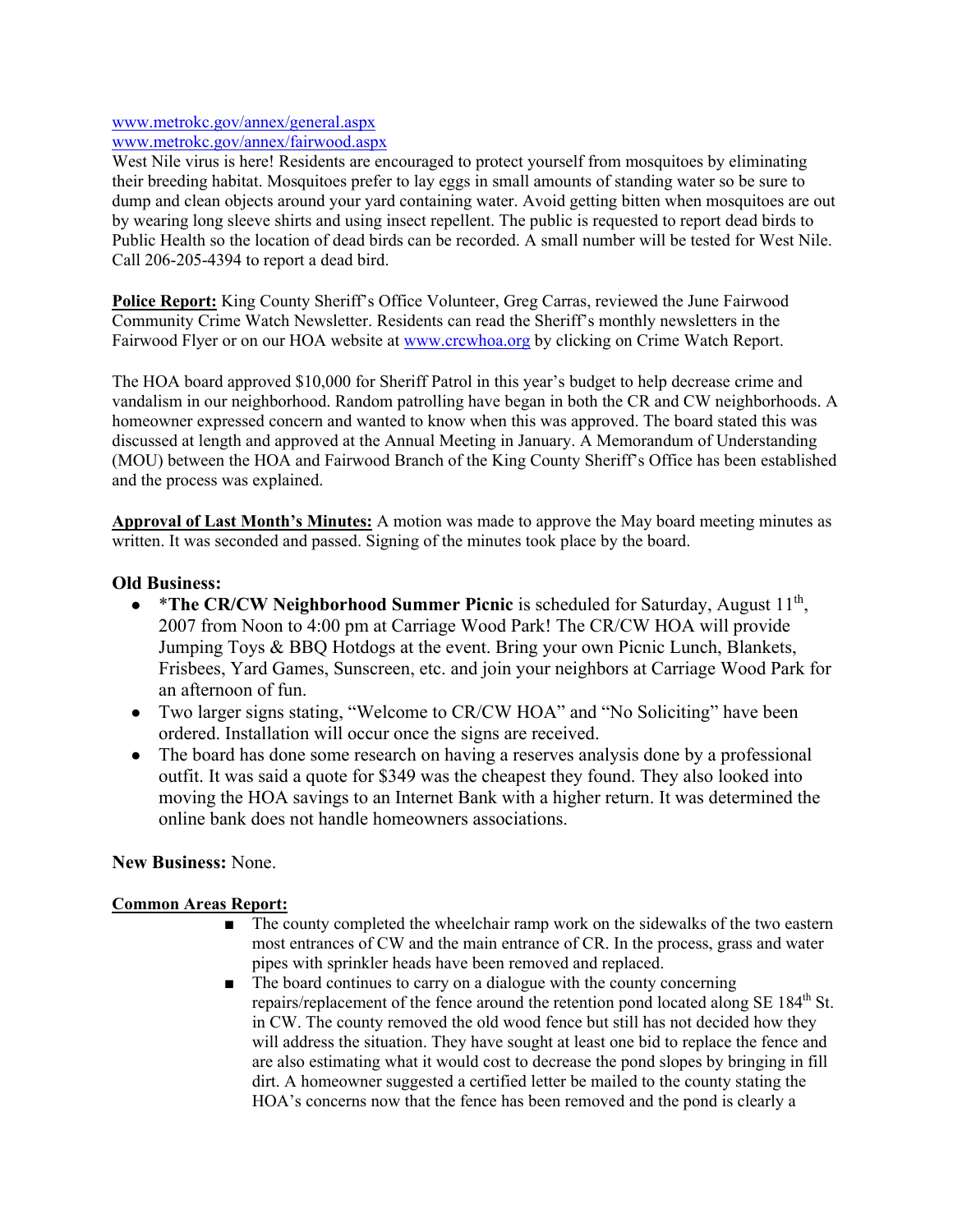safely hazard. Updates will continue to be given regarding this issue.

■ The City of Seattle had one large tree and several smaller trees cut down along the west side of the pipeline right-of-way to prevent the trees from falling and damaging power lines. They still need to remove some of the wood as they promised to do.

**Architectural Report:** 18 new ACC applications were received since last months meeting as follows:

1 Fence

7 House Painting

- 2 Windows
- 2 Sheds
- 2 Mailboxes
- 2 Landscaping
- 1 Garage Door
- 1 Deck

Three warning/reminder letters were submitted to homeowners who began projects without first submitting an ACC Request Form and receiving approval for their projects.

A discussion regarding locking mailboxes took place. A photo was presented of a large cluster style box containing 16 slots. It was said the post office has installed several cluster style locking boxes in various locations of the sidewalk. The board discussed whether a written regulation might be needed to establish consistency and a more uniform look. The consensus amongst homeowners present at the meeting was a uniform look was desirable but preventing mail theft was the priority. Locking mailboxes will continue to be approved by the ACC on a case-by-case basis.

A new CR/CW HOA Architectural Control Request Form is now available for homeowner use on our website at www.crcwhoa.org. All architectural Control Request Forms need to be signed and submitted by mailing to the HOA address at P.O. Box 58397, Renton, WA, 98058. Email request forms will not be processed.

As a reminder, it is the homeowner's responsibility, not the contractor, to insure an ACC request signed by the homeowner is submitted and approval received prior to commencing external home improvement projects. A \$100 fine can be imposed for not following this procedure. The ACC has up to 30 days to respond to an ACC request but tries to respond much sooner. It is recommended that if a response to an ACC request has not been received within two weeks, the homeowner contact the ACC Chairperson via email at architecture@crcwhoa.org or by leaving a voice message at 425-227-4227. ACC request forms can be found in the Fairwood Flyer or on the HOA website at www.crcwhoa.org.

**Complaints Negotiations Report:** Since last meeting, 3 new complaints were received that included: 3 - Yard / House Maintenance & Neglect

1 complaint was closed prior to HOA action. 34 additional complaints are pending and are in the complaints process. 1 complaint was closed. The complaint process was explained to the homeowners. A homeowner expressed they would rather neighbors work issues out amongst themselves rather then sending in a complaint to they HOA, as it seems to cause animosity in the neighborhood. Homeowners are welcome to try and work out issues themselves, but the HOA is in place to help when homeowners deem necessary. A homeowner recommended a "closer letter" be sent out following the complaint process, so the homeowner knows the issue has been satisfied.

An HOA complaint was received regarding a neighbors surveillance cameras, on the neighbors property,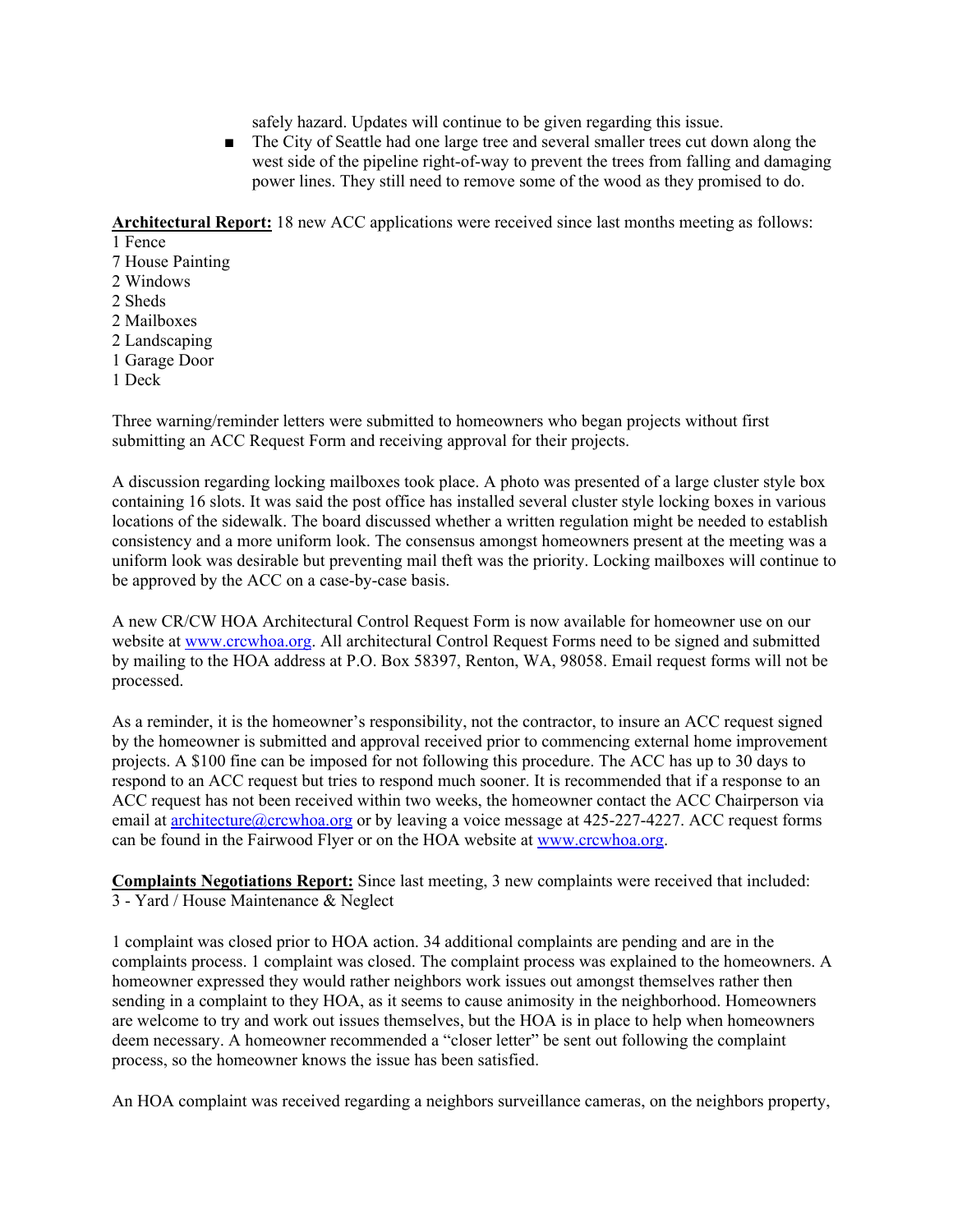that are pointed at the complainants property. The CNC is determining if the house is out of compliance or if an ACC form was/is necessary for the cameras.

An HOA complaint was received regarding a residence outside the CR/CW HOA. The homeowner did not know the house was outside the CR neighborhood and were informed of possible next steps.

As a reminder, all complaints must be received in writing and signed by the author. Your name, address and phone number must be included on the written complaint so the HOA can notify you that the issue is being addressed. You may then mail your complaint to the HOA address at P.O. Box 58397, Renton, WA, 98058. The HOA will keep confidential, to the full extent of the law, all personal information that is submitted, including the complainant's name. Complaint forms can also be found on the HOA website at www.crcwhoa.org.

**Legal and Insurance Report:** A letter was mailed out to homeowners that border CW Park about property lines and not encroaching on HOA common area property. Two homeowners with encroachment issues agreed to move objects back onto their own property. Progress is being monitored.

**Treasurer's Report:** The May Budget Comparison and Capital Improvement Fund reports were presented and briefly discussed. It was said the postage expense was high due to the increase in postage stamps and the additional mailings sent to homeowners.

#### **Committee Reports:**

#### **Rules & Regulation (R&R) Committee –**

- The Park Usage Policy, Revised Aesthetics R&R and Common Fine Schedule R&R were submitted via mail to the homeowners for their review and comments. Some comments were received and incorporated where appropriate. A motion was made to accept the Park Usage Policy as written. The board passed the motion. A motion was made to accept the Revised Aesthetics R&R as written. The board passed the motion. A motion was made to accept the Common Fine Schedule R&R as written. The board passed the motion.
- The Bylaw Amendments and Leasing/Rental of Homes R&R were submitted via mail to the homeowners for their review and comment period. Some comments have been received via email and were reviewed. Several homeowners present at tonight's meeting expressed their concerns with too many new R&R's and did not feel the HOA should be involved with the leasing of properties. A homeowner suggested the board consider rewording the Leasing R&R to cover not married couples/same sex couples. The board agreed to make an amendment.

**Park Usage Committee** – No report this month.

### **Capital Improvement Committee** – No report this month.

**The Welcoming Committee** – If you are new to the neighborhood and would like an HOA information packet, call the HOA phone number at (425) 227-4227 and leave a voice message or send an email request to info@crcwhoa.org.

**Block Watch Committee** – If you are interested in resurrecting this important committee please contact the HOA. Volunteers for block watch captains are needed. (425) 227-4227. You can also call the King County Sheriff's Office Fairwood location at (206) 296-3846 to get information on setting up a Block Watch Program.

**Special Topics:** Visit our NEW Website and contact the HOA via Email at: